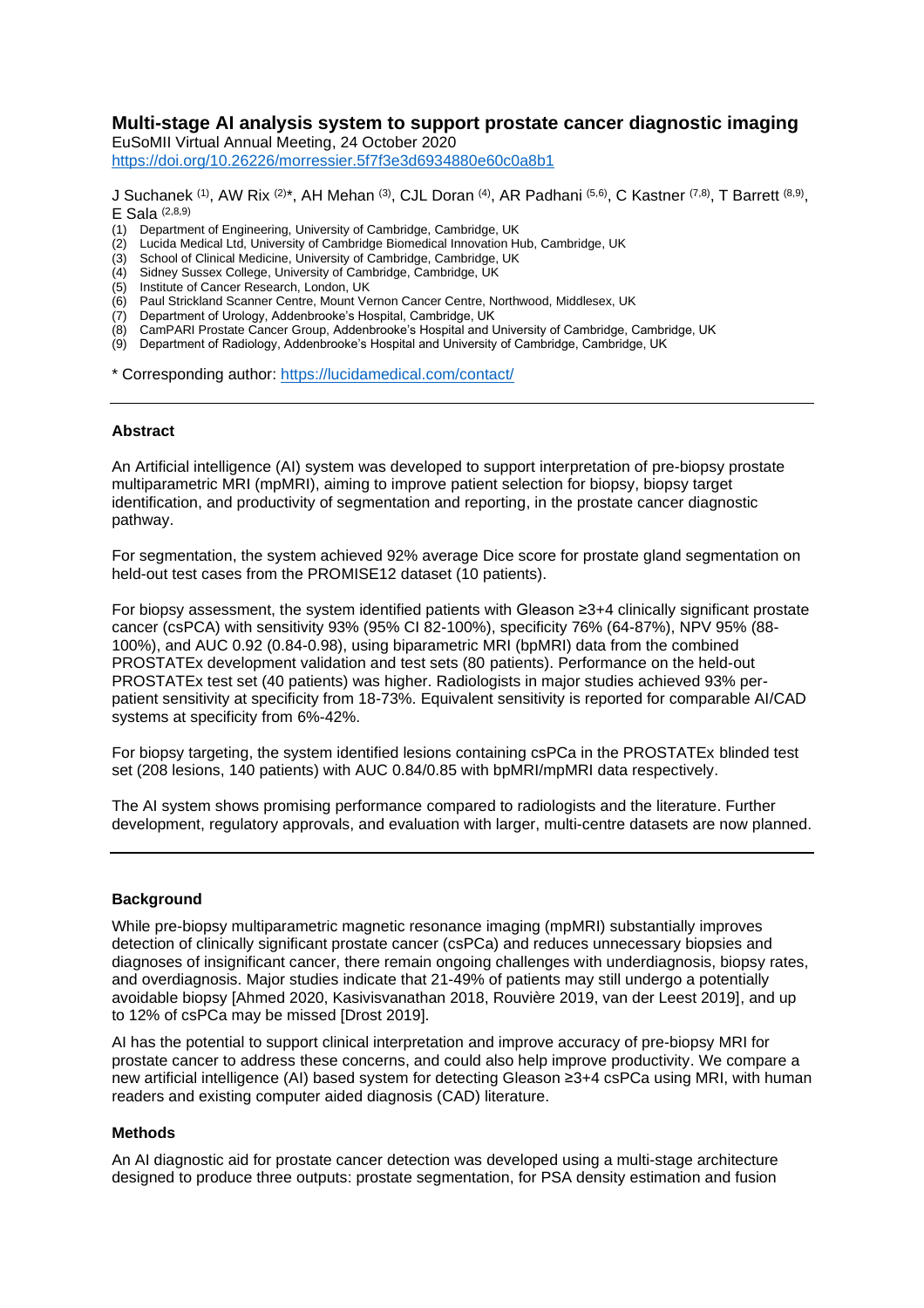biopsy; cancer risk calculation, to help reduce unnecessary biopsies; and lesion identification, to support biopsy targeting.

Data was obtained from open, anonymised prostate MRI datasets, and divided into training, development validation, and held-out test sets. Held-out test data was not used in model training or optimisation. Segmentation models were trained on axial T2 weighted imaging (T2WI) MRI data and accompanying prostate annotations from the PROMISE12 and NCI-ISBI 2013 Challenge datasets [Litjens 2014a, Bloch 2015], acquired using a variety of 1.5T and 3T scanners. Models for cancer assessment (risk calculation and lesion identification) were trained on PROSTATEx [Litjens 2014b], a mpMRI dataset acquired at one centre on two 3T scanners (Siemens MAGNETOM Trio and Skyra), with histopathology findings from MR-guided biopsy as ground truth.

Because some centres acquire bpMRI sequences only, two cancer assessment models were trained and evaluated on the PROSTATEx dataset, one using axial bpMRI data only, and a second using axial mpMRI data. bpMRI comprised b1400 diffusion-weighted imaging (DWI) and apparent diffusion coefficient (ADC) sequences computed by the scanner software, and T2WI. mpMRI additionally includes dynamic contrast-enhanced (DCE) axial T1 weighted sequences captured following injection of a gadolinium-based contrast agent.

Performance was evaluated after model development was completed. For prostate gland segmentation using axial T2WI, the Dice coefficient was calculated using held-out test cases from the PROMISE12 dataset.

The calculated risk scores were assessed for patient selection for biopsy by estimating per-patient sensitivity, specificity, and negative predictive value (NPV), all at optimum NPV, and receiver operating characteristic area under curve (AUC), with bootstrapped 95% confidence intervals, using the development validation and held-out test sets from the PROSTATEx dataset.

For lesion identification, submission was made to the PROSTATEx Grand Challenge, which evaluates AUC only for blinded test cases in the PROSTATEx dataset [Litjens 2014b]. In addition, per-lesion sensitivity, specificity, NPV and AUC were evaluated using the development validation and held-out test sets from the PROSTATEx dataset.

# **Results**

The system achieved 92% average Dice score for prostate gland segmentation when compared with the benchmark examples from the PROMISE12 [Litjens 2014a] held-out test set (10 patients).

For the task of selecting patients with csPCA for biopsy, radiologists achieved per-patient sensitivity of 88%/93%/94% and specificity 45%/18%/73% respectively in three major studies [Ahmed 2018, Rouvière 2019, van der Leest 2019]. Comparable AI/CAD publications report 93% sensitivity using held-out test data at specificity ranging from 6% [Thon 2017] to 42% [Schelb 2020].

The AI system had per-patient sensitivity 93% (95% CI 82-100%), specificity 76% (64-87%), NPV 95% (88-100%), and AUC 0.92 (0.84-0.98), evaluated using bpMRI data from the combined PROSTATEx development validation and test sets (128 lesions, 80 patients). The mpMRI model performed similarly on the same data, with sensitivity 93% (83%-100%), specificity 78% (65-88%), NPV 95% (89-100%), and AUC 0.91 (0.84-0.97). On the PROSTATEx held-out test set (64 lesions, 40 patients) both models had higher performance, per-patient and per-lesion.

For identifying biopsy targets, the AI system detected lesions containing csPCa in the blinded PROSTATEx Grand Challenge test set (208 lesions, 140 patients) with AUC 0.84/0.85 with bpMRI/mpMRI data. In the combined PROSTATEx development validation and test sets (128 lesions, 80 patients), the bpMRI/mpMRI models had per-lesion sensitivity 94% (85-100%)/94% (85-100%), specificity 71% (61-89%)/69% (59-78%), NPV 97% (93-100%)/97% (93-100%), and AUC 0.89 (0.83- 0.95)/0.90 (0.84-0.95). The blinded Grand Challenge test set appears to contain several extraprostatic lesions that the model does not identify, and this may account for differences in performance between these test sets.

## **Conclusion**

The AI system's performance is in line with central reporting by expert radiologists, providing a preliminary indication that it could be used to support accurate assessment and reporting of prebiopsy MRI for prostate cancer. The system processes axial data only, enabling its use with abbreviated protocols. Similar performance with both bpMRI and mpMRI data suggests a potential